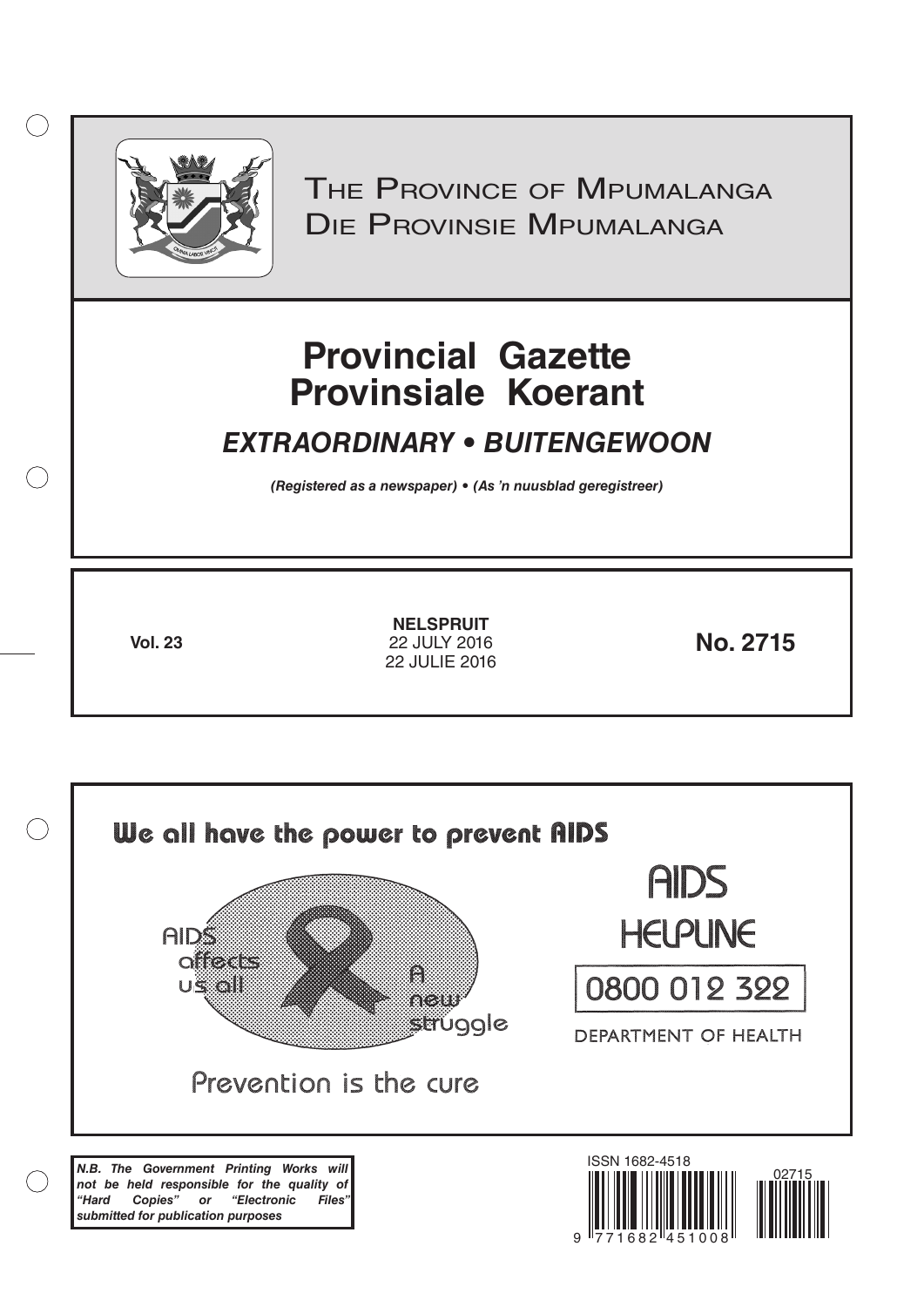This gazette is also available free online at **www.gpwonline.co.za**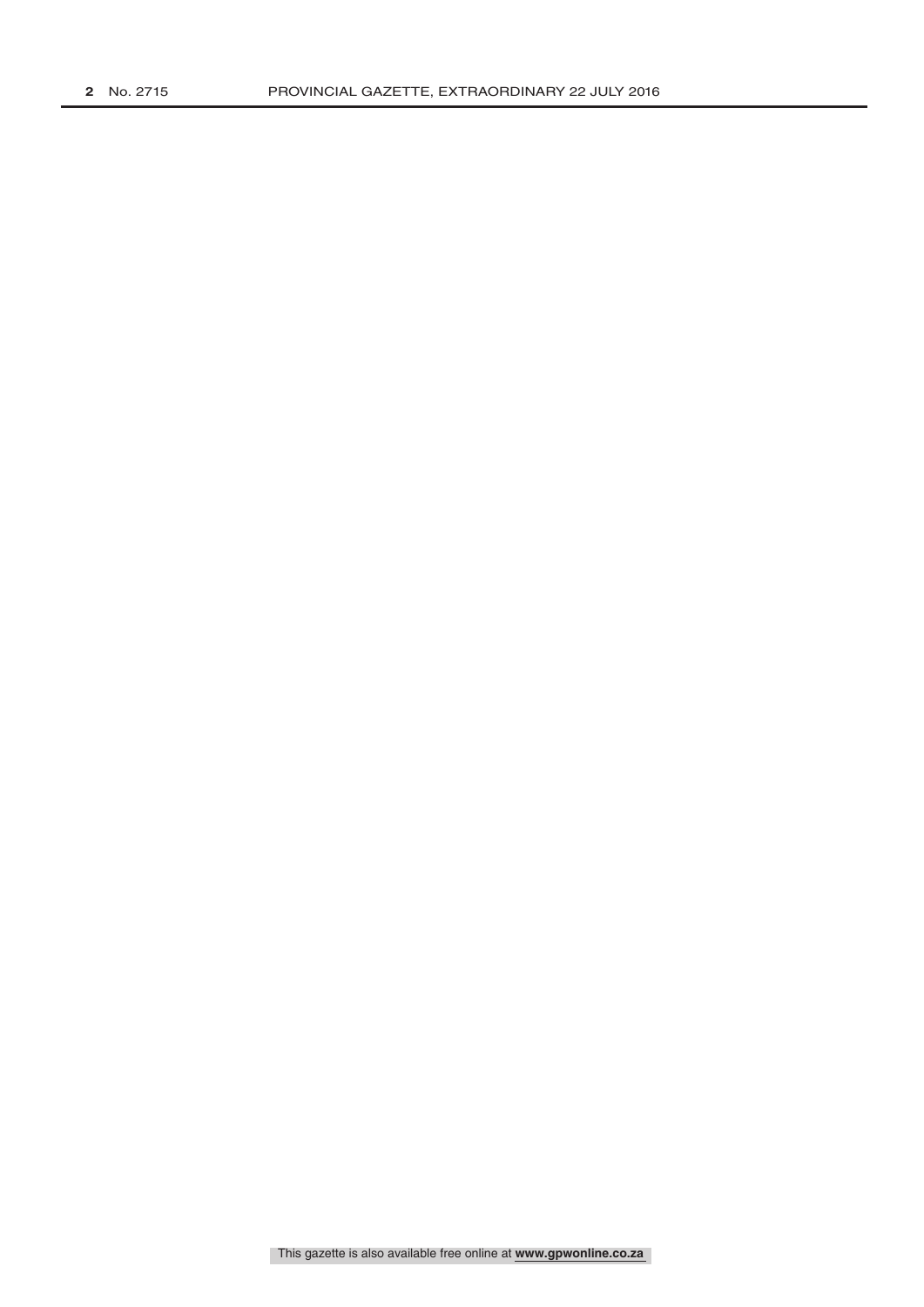## **IMPORTANT NOTICE:**

**The GovernmenT PrinTinG Works Will noT be held resPonsible for any errors ThaT miGhT occur due To The submission of incomPleTe / incorrecT / illeGible coPy.**

**no fuTure queries Will be handled in connecTion WiTh The above.**

## **CONTENTS**

*No No*

## *Page*

#### **GENERAL NOTICE**

| 99  | Mpumalanga Liquor Licensing Act, 2006 (Act No. 5 of 2006) : Notice of applications for liquor licences in terms of section 35 10 |    |
|-----|----------------------------------------------------------------------------------------------------------------------------------|----|
|     |                                                                                                                                  | 10 |
|     |                                                                                                                                  |    |
|     |                                                                                                                                  |    |
| 100 | Mpumalanga Liquor Licensing Act, 2006 (Act No. 5 of 2006) : Notice of applications for transfer of liquor licences in terms of   | 14 |
|     |                                                                                                                                  |    |

## **LIST OF TARIFF RATES** FOR PUBLICATION OF LIQUOR NOTICES

**COMMENCEMENT: 1 APRIL 2016**

| <b>Pricing for Fixed Price Notices</b>                     |                      |  |  |  |  |
|------------------------------------------------------------|----------------------|--|--|--|--|
| <b>Notice Type</b>                                         | <b>New Price (R)</b> |  |  |  |  |
| Application for Liquor Licence - National                  | 150.00               |  |  |  |  |
| Application for Transfer of Liquor License - National      | 150.00               |  |  |  |  |
| Application for Liquor Licence - Gauteng                   | 150.00               |  |  |  |  |
| Application for Liquor Licence - Mpumalanga                | 150.00               |  |  |  |  |
| Application for Transfer of Liquor License - Mpumalanga    | 150.00               |  |  |  |  |
| Application for Liquor Licence - Northern Cape             | 150.00               |  |  |  |  |
| Application for Transfer of Liquor License - Northern Cape | 150.00               |  |  |  |  |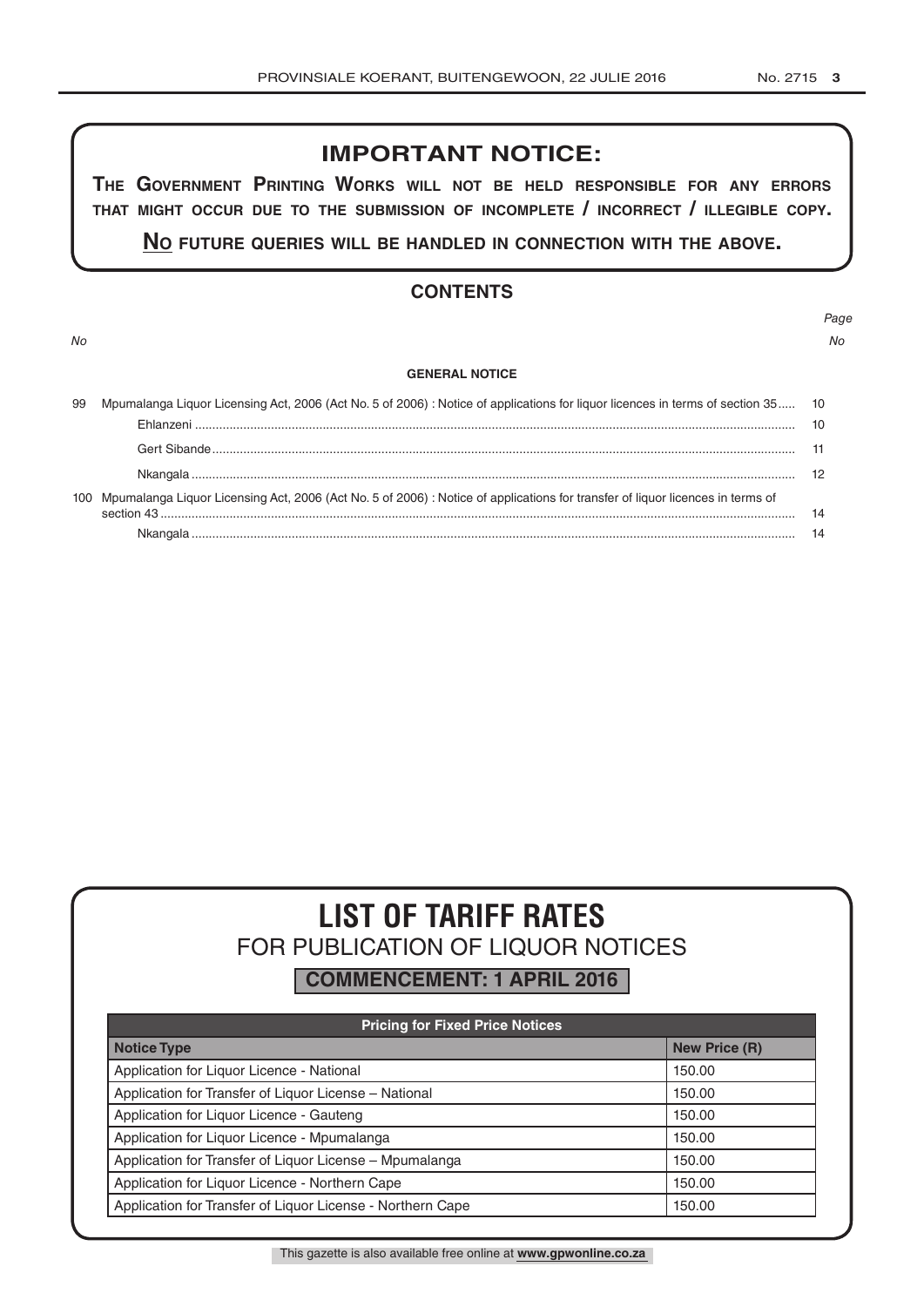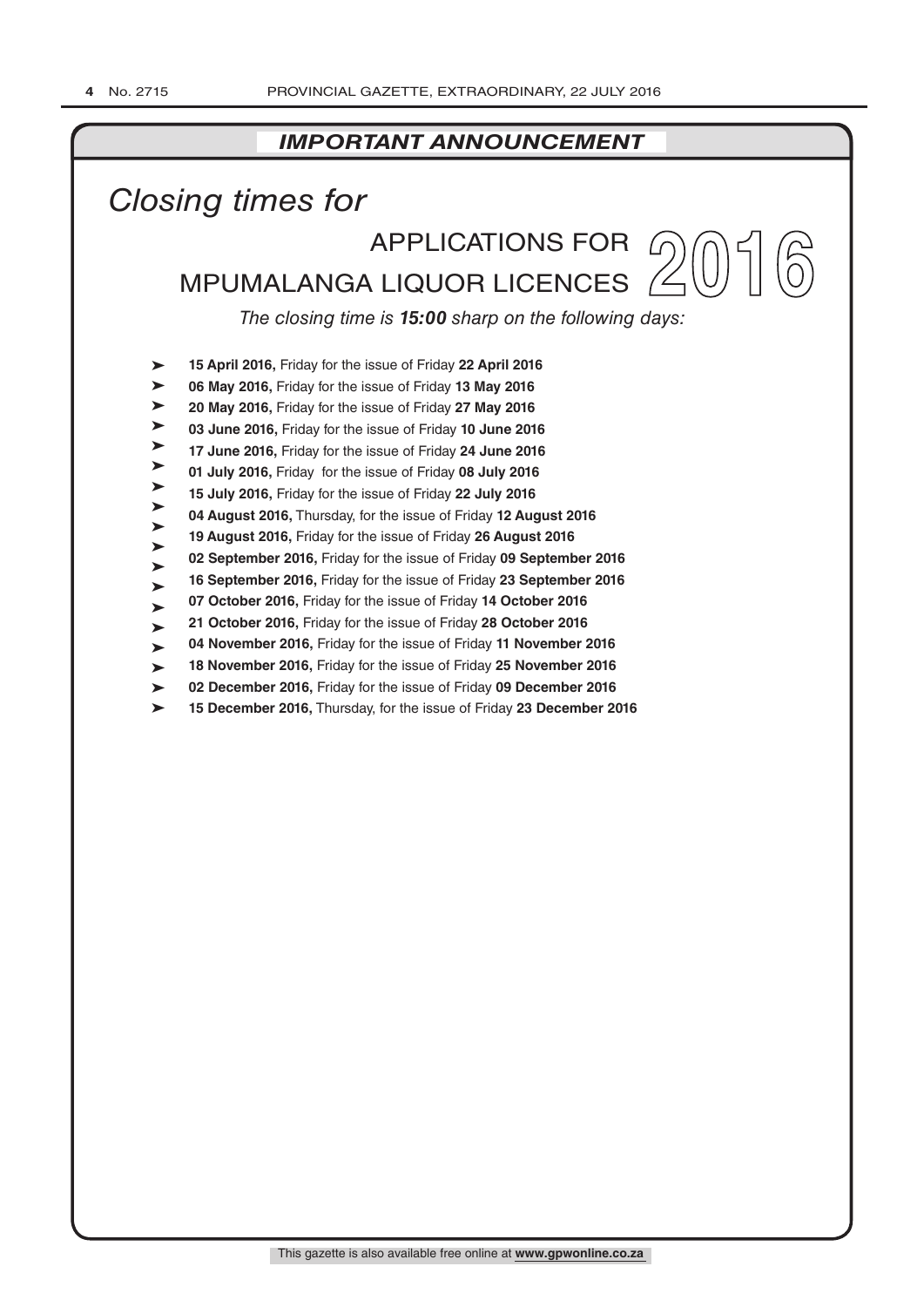The **Government Printing Works** (**GPW**) has established rules for submitting notices in line with its electronic notice processing system, which requires the use of electronic *Adobe* Forms. Please ensure that you adhere to these guidelines when completing and submitting your notice submission.

## **Closing Times for ACCepTAnCe of noTiCes**

- 1. The *Government Gazette* and *Government Tender Bulletin* are weekly publications that are published on Fridays and the closing time for the acceptance of notices is strictly applied according to the scheduled time for each gazette.
- 2. Please refer to the Submission Notice Deadline schedule in the table below. This schedule is also published online on the Government Printing works website www.gpwonline.co.za

All re-submissions will be subject to the standard cut-off times. **All notices received after the closing time will be rejected**.

| <b>Government Gazette Type</b>                   | <b>Publication</b><br><b>Frequency</b> | <b>Publication Date</b>                              | <b>Submission Deadline</b>                              | <b>Cancellations Deadline</b>                   |
|--------------------------------------------------|----------------------------------------|------------------------------------------------------|---------------------------------------------------------|-------------------------------------------------|
| <b>National Gazette</b>                          | Weekly                                 | Friday                                               | Friday 15h00 for next Friday                            | Tuesday, 12h00 - 3 days<br>prior to publication |
| <b>Regulation Gazette</b>                        | Weekly                                 | Friday                                               | Friday 15h00, to be published<br>the following Friday   | Tuesday, 12h00 - 3 days<br>prior to publication |
| <b>Petrol Price Gazette</b>                      | As required                            | First Wednesday of<br>the month                      | One week before publication                             | 3 days prior to<br>publication                  |
| <b>Road Carrier Permits</b>                      | Weekly                                 | Friday                                               | Thursday 15h00, to be<br>published the following Friday | 3 days prior to<br>publication                  |
| Unclaimed Monies (justice,<br>labour or lawyers) | January / As<br>required<br>2 per year | Any                                                  | 15 January / As required                                | 3 days prior to<br>publication                  |
| Parliament (acts, white paper,<br>green paper)   | As required                            | Any                                                  |                                                         | 3 days prior to<br>publication                  |
| <b>Manuals</b>                                   | As required                            | Any                                                  | <b>None</b>                                             | <b>None</b>                                     |
| <b>State of Budget</b><br>(National Treasury)    | <b>Monthly</b>                         | Any                                                  | 7 days prior to publication                             | 3 days prior to<br>publication                  |
| Legal Gazettes A, B and C                        | Weekly                                 | Friday                                               | One week before publication                             | Tuesday, 12h00 - 3 days<br>prior to publication |
| <b>Tender Bulletin</b>                           | Weekly                                 | Friday                                               | Friday 15h00 for next Friday                            | Tuesday, 12h00 - 3 days<br>prior to publication |
| Gauteng                                          | Weekly                                 | Wednesday                                            | Two weeks before publication                            | 3 days after submission<br>deadline             |
| <b>Eastern Cape</b>                              | Weekly                                 | Monday                                               | One week before publication                             | 3 days prior to<br>publication                  |
| Northern Cape                                    | Weekly                                 | Monday                                               | One week before publication                             | 3 days prior to<br>publication                  |
| <b>North West</b>                                | Weekly                                 | Tuesday                                              | One week before publication                             | 3 days prior to<br>publication                  |
| KwaZulu-Natal                                    | Weekly                                 | Thursday                                             | One week before publication                             | 3 days prior to<br>publication                  |
| Limpopo                                          | Weekly                                 | Friday                                               | One week before publication                             | 3 days prior to<br>publication                  |
| Mpumalanga                                       | Weekly                                 | Friday                                               | One week before publication                             | 3 days prior to<br>publication                  |
| <b>Gauteng Liquor License</b><br>Gazette         | Monthly                                | Wednesday before<br>the First Friday of the<br>month | Two weeks before publication                            | 3 days after submission<br>deadline             |
| Northern Cape Liquor License<br>Gazette          | Monthly                                | First Friday of the<br>month                         | Two weeks before publication                            | 3 days after submission<br>deadline             |
| National Liquor License Gazette                  | <b>Monthly</b>                         | First Friday of the<br>month                         | Two weeks before publication                            | 3 days after submission<br>deadline             |
| Mpumalanga Liquor License<br>Gazette             | 2 per month                            | Second & Fourth<br>Friday                            | One week before                                         | 3 days prior to<br>publication                  |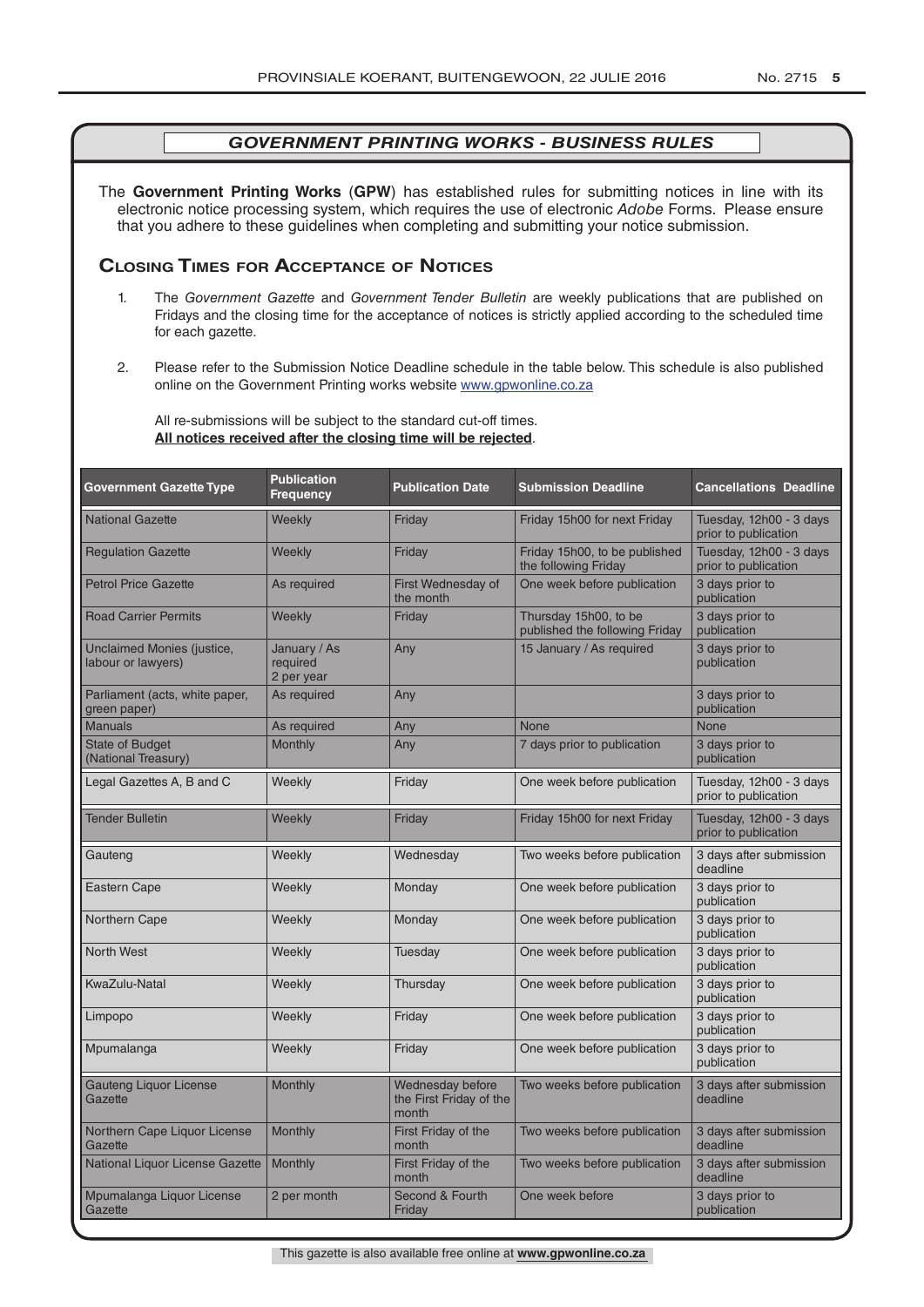## **NOTICE SUBMISSION PROCESS**

- 3. Download the latest *Adobe* form, for the relevant notice to be placed, from the **Government Printing Works** website www.gpwonline.co.za.
- 4. The *Adobe* form needs to be completed electronically using *Adobe Acrobat* / *Acrobat Reader*. Only electronically completed *Adobe* forms will be accepted. No printed, handwritten and/or scanned *Adobe* forms will be accepted.
- 5. The completed electronic *Adobe* form has to be submitted via email to submit.egazette@gpw.gov.za. The form needs to be submitted in its original electronic *Adobe* format to enable the system to extract the completed information from the form for placement in the publication.
- 6. Each notice submission should be sent as a single email. The email should contain **all documentation relating to a particular notice submission**, each as a separate attachment:
	- 6.1. Electronically completed *Adobe* form, specific to the type of notice that is to be placed.
		- 6.1.1. For National *Government Gazette* or *Provincial Gazette* notices, the notices must be accompanied by an electronic Z95 or Z95Prov *Adobe* form
		- 6.1.2. The notice content (body copy) **MUST** be a separate attachment.
	- 6.2. Proof of Payment / Purchase Order: **Government Printing Works** account customer must include a copy of their Purchase Order*.* **Non**-**Government Printing Works** account customer needs to submit the proof of payment for the notice
	- 6.3. Where separate notice content is applicable (Z95, Z95 Prov and TForm 3, it should also be attached as a separate attachment. (See specifications below, point 11).
	- 6.4. Any additional notice information if applicable.
- 7. The electronic *Adobe* form will be taken as the primary source for the notice information to be published. Instructions that are on the email body or covering letter that contradicts the notice form content will not be considered. The information submitted on the electronic *Adobe* form will be published as-is.
- 8. To avoid duplicated publication of the same notice and double billing, Please submit your notice **ONLY ONCE.**
- 9. Notices brought to **GPW** by "walk-in" customers on electronic media can only be submitted in *Adobe* electronic form format. All "walk-in" customers with notices that are not on electronic *Adobe* forms will be routed to the Contact Centre where they will be assisted to complete the forms in the required format.
- 10. Should a customer submit a bulk submission of hard copy notices delivered by a messenger on behalf of any organisation e.g. newspaper publisher, the messenger will be referred back to the sender as the submission does not adhere to the submission rules.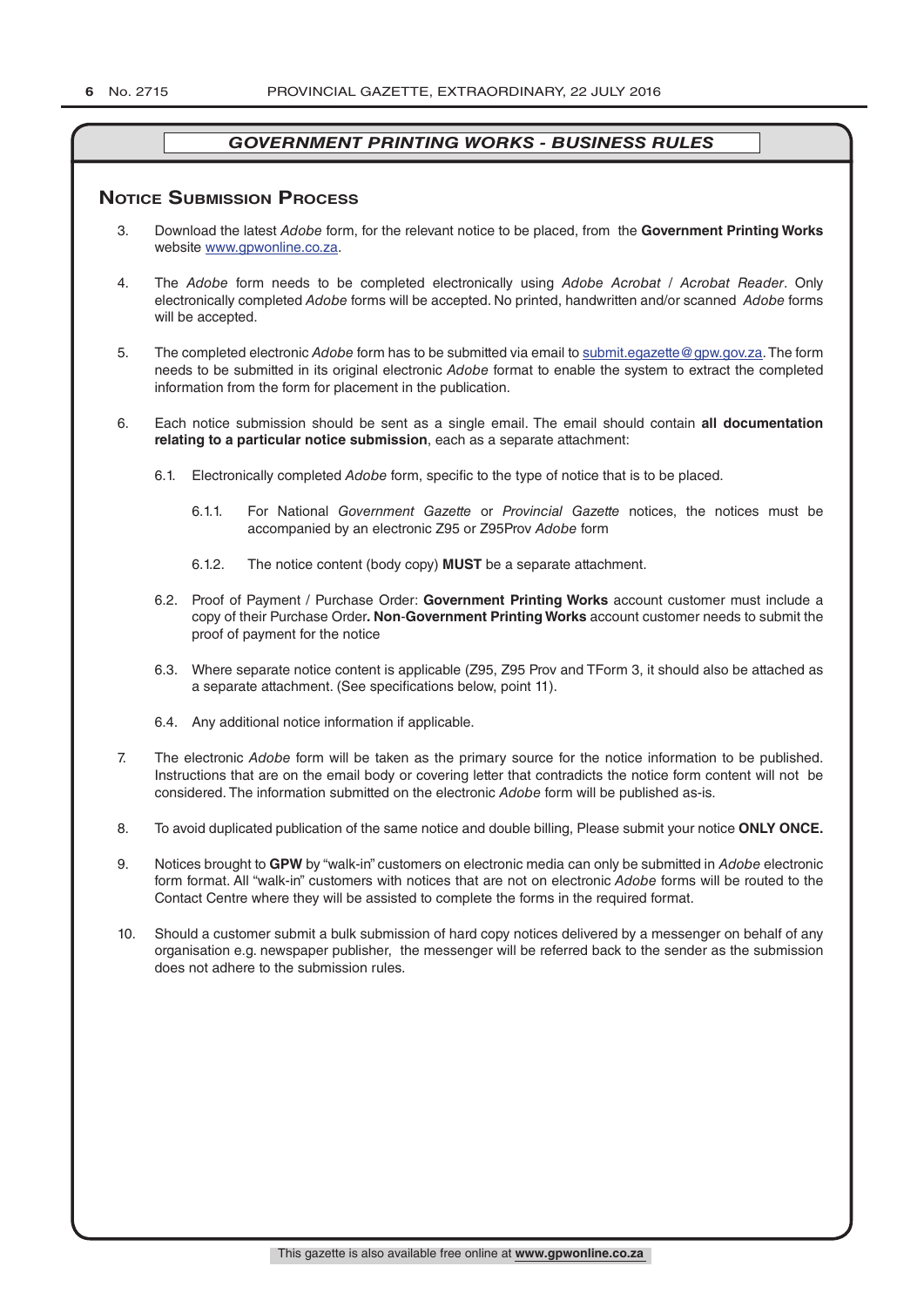## **COPY (SEPARATE NOTICE CONTENT DOCUMENT)**

- 11. Where the copy is part of a separate attachment document for Z95, Z95Prov and TForm03
	- 11.1. Copy of notices must be supplied in a separate document and may not constitute part of any covering letter, purchase order, proof of payment or other attached documents.

The content document should contain only one notice. (You may include the different translations of the same notice in the same document).

11.2. The notice should be set on an A4 page, with margins and fonts set as follows:

Page size  $=$  A4 Portrait with page margins: Top  $=$  40mm, LH/RH  $=$  16mm, Bottom  $=$  40mm; Use font size: Arial or Helvetica 10pt with 11pt line spacing;

Page size = A4 Landscape with page margins: Top = 16mm, LH/RH = 40mm, Bottom = 16mm; Use font size: Arial or Helvetica 10pt with 11pt line spacing;

## **CAnCellATions**

- 12. Cancellation of notice submissions are accepted by **GPW** according to the deadlines stated in the table above in point 2. Non-compliance to these deadlines will result in your request being failed. Please pay special attention to the different deadlines for each gazette. Please note that any notices cancelled after the cancellation deadline will be published and charged at full cost.
- 13. Requests for cancellation must be sent by the original sender of the notice and must accompanied by the relevant notice reference number (N-) in the email body.

#### **AmenDmenTs To noTiCes**

14. With effect from 01 October 2015, **GPW** will not longer accept amendments to notices. The cancellation process will need to be followed according to the deadline and a new notice submitted thereafter for the next available publication date.

## **REJECTIONS**

- 15. All notices not meeting the submission rules will be rejected to the customer to be corrected and resubmitted. Assistance will be available through the Contact Centre should help be required when completing the forms. (012-748 6200 or email info.egazette@gpw.gov.za). Reasons for rejections include the following:
	- 15.1. Incorrectly completed forms and notices submitted in the wrong format, will be rejected.
	- 15.2. Any notice submissions not on the correct *Adobe* electronic form, will be rejected.
	- 15.3. Any notice submissions not accompanied by the proof of payment / purchase order will be rejected and the notice will not be processed.
	- 15.4. Any submissions or re-submissions that miss the submission cut-off times will be rejected to the customer. The Notice needs to be re-submitted with a new publication date.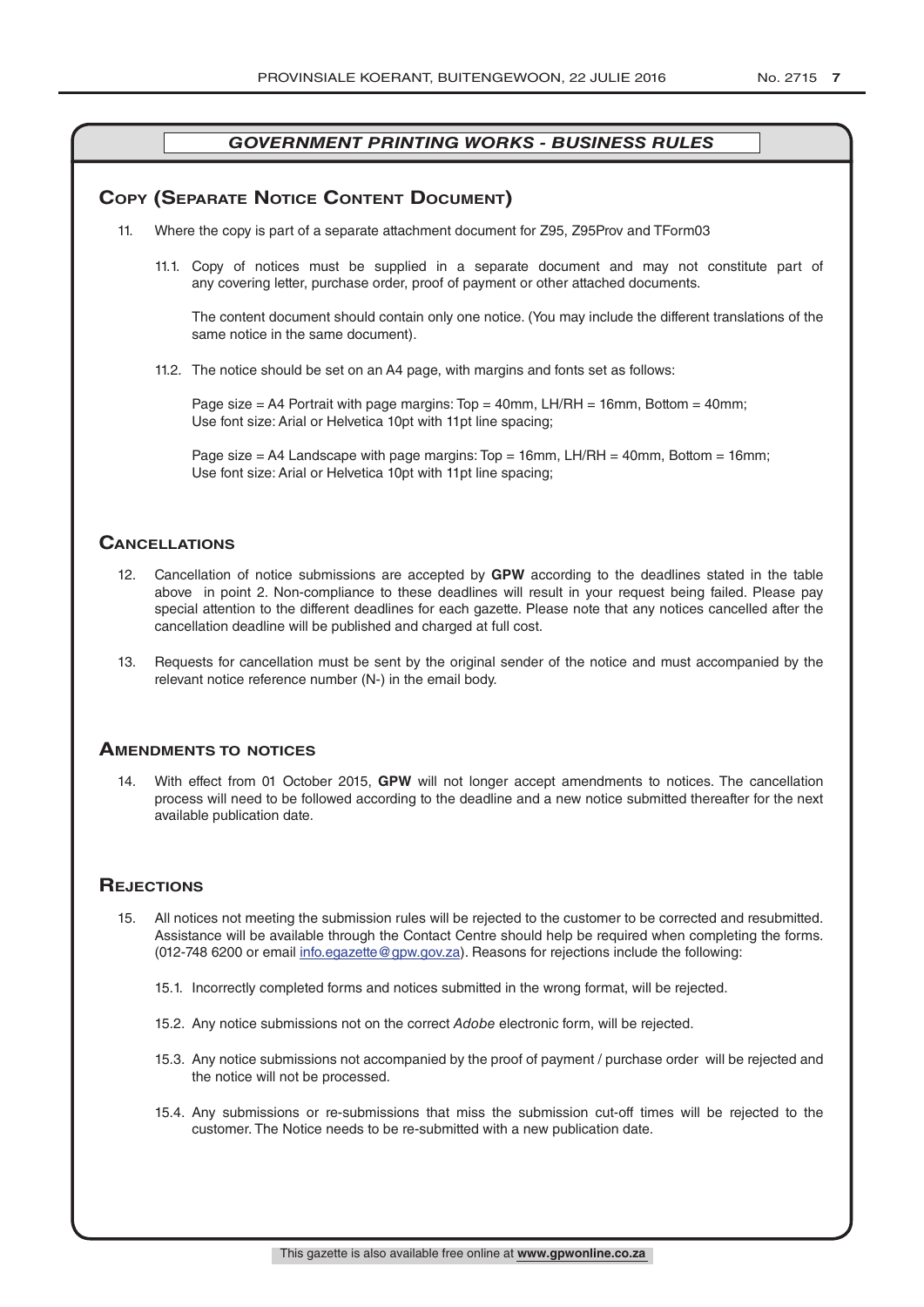#### **ApprovAl of noTiCes**

- 16. Any notices other than legal notices are subject to the approval of the Government Printer, who may refuse acceptance or further publication of any notice.
- 17. No amendments will be accepted in respect to separate notice content that was sent with a Z95 or Z95Prov notice submissions. The copy of notice in layout format (previously known as proof-out) is only provided where requested, for Advertiser to see the notice in final Gazette layout. Should they find that the information submitted was incorrect, they should request for a notice cancellation and resubmit the corrected notice, subject to standard submission deadlines. The cancellation is also subject to the stages in the publishing process, i.e. If cancellation is received when production (printing process) has commenced, then the notice cannot be cancelled.

## **GOVERNMENT PRINTER INDEMNIFIED AGAINST LIABILITY**

- 18. The Government Printer will assume no liability in respect of-
	- 18.1. any delay in the publication of a notice or publication of such notice on any date other than that stipulated by the advertiser;
	- 18.2. erroneous classification of a notice, or the placement of such notice in any section or under any heading other than the section or heading stipulated by the advertiser;
	- 18.3. any editing, revision, omission, typographical errors or errors resulting from faint or indistinct copy.

## **liAbiliTy of ADverTiser**

19. Advertisers will be held liable for any compensation and costs arising from any action which may be instituted against the Government Printer in consequence of the publication of any notice.

## **CusTomer inquiries**

Many of our customers request immediate feedback/confirmation of notice placement in the gazette from our Contact Centre once they have submitted their notice – While **GPW** deems it one of their highest priorities and responsibilities to provide customers with this requested feedback and the best service at all times, we are only able to do so once we have started processing your notice submission.

**GPW** has a 2-working day turnaround time for processing notices received according to the business rules and deadline submissions.

Please keep this in mind when making inquiries about your notice submission at the Contact Centre.

- 20. Requests for information, quotations and inquiries must be sent to the Contact Centre ONLY.
- 21. Requests for Quotations (RFQs) should be received by the Contact Centre at least **2 working days** before the submission deadline for that specific publication.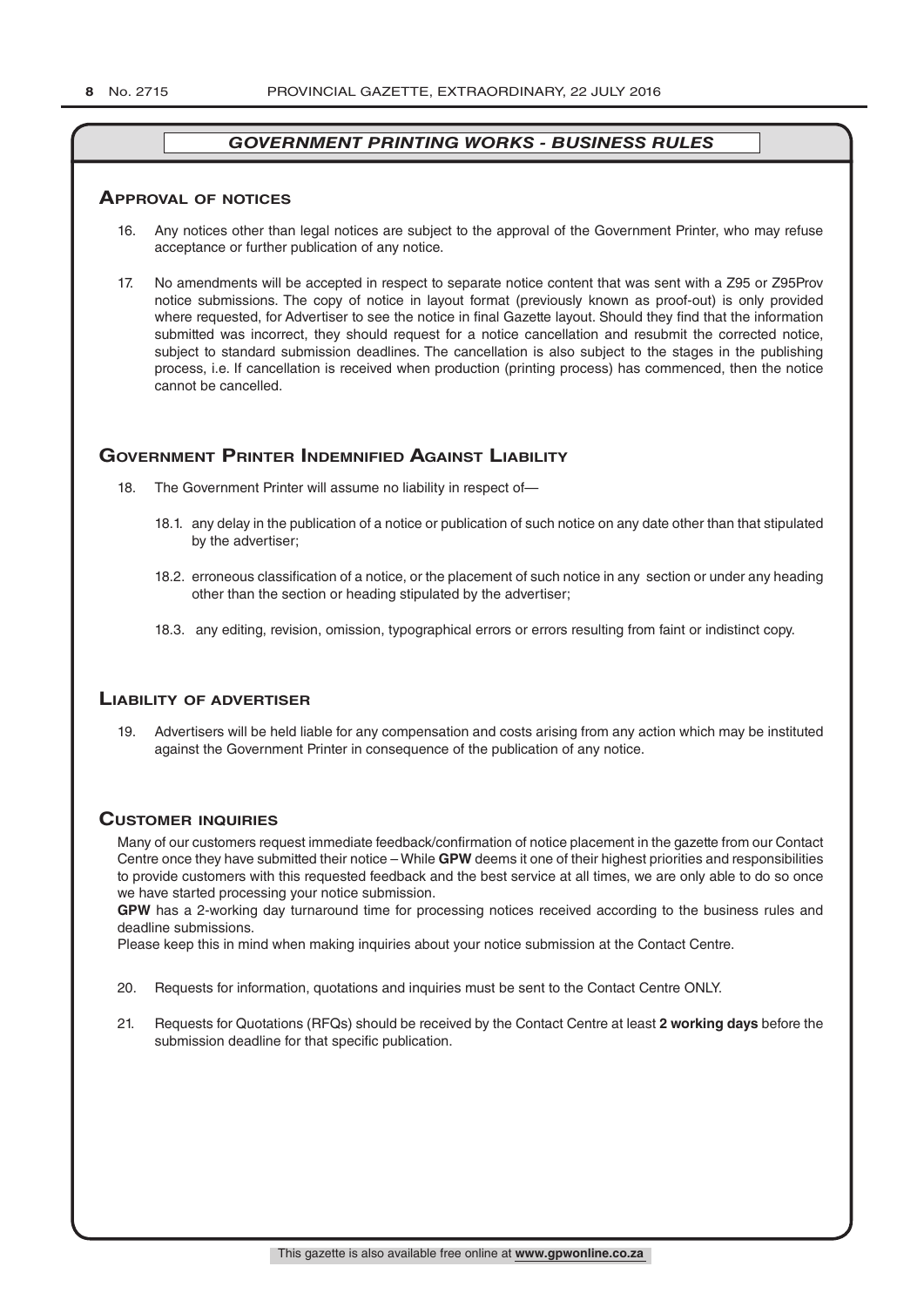### **pAymenT of CosT**

- 22. The Request for Quotation for placement of the notice should be sent to the Gazette Contact Centre as indicated above, prior to submission of notice for advertising.
- 23. Payment should then be made, or Purchase Order prepared based on the received quotation, prior to the submission of the notice for advertising as these documents i.e. proof of payment or Purchase order will be required as part of the notice submission, as indicated earlier.
- 24. Where there is any doubt about the cost of publication of a notice, and in the case of copy, an enquiry, accompanied by the relevant copy, should be addressed to the Gazette Contact Centre, **Government Printing Works**, Private Bag X85, Pretoria, 0001 email: info.egazette@gpw.gov.za before publication.
- 25. Overpayment resulting from miscalculation on the part of the advertiser of the cost of publication of a notice will not be refunded, unless the advertiser furnishes adequate reasons why such miscalculation occurred. In the event of underpayments, the difference will be recovered from the advertiser, and future notice(s) will not be published until such time as the full cost of such publication has been duly paid in cash or electronic funds transfer into the **Government Printing Works** banking account.
- 26. In the event of a notice being cancelled, a refund will be made only if no cost regarding the placing of the notice has been incurred by the **Government Printing Works**.
- 27. The **Government Printing Works** reserves the right to levy an additional charge in cases where notices, the cost of which has been calculated in accordance with the List of Fixed Tariff Rates, are subsequently found to be excessively lengthy or to contain overmuch or complicated tabulation.

#### **proof of publiCATion**

- 28. Copies of any of the *Government Gazette* or *Provincial Gazette* can be downloaded from the **Government Printing Works** website www.gpwonline.co.za free of charge, should a proof of publication be required.
- 29. Printed copies may be ordered from the Publications department at the ruling price. The **Government Printing Works** will assume no liability for any failure to post or for any delay in despatching of such *Government Gazette*(s).

## *GOVERNMENT PRINTING WORKS CONTACT INFORMATION*

**Physical Address: Postal Address: GPW Banking Details: Government Printing Works** Private Bag X85 **Bank:** ABSA Bosman Street 149 Bosman Street Pretoria **Account No.:** 405 7114 016 Pretoria 0001 **Branch Code:** 632-005

**For Gazette and Notice submissions:** Gazette Submissions: **E-mail:** submit.egazette@gpw.gov.za **For queries and quotations, contact:** Gazette Contact Centre: **E-mail:** info.egazette@gpw.gov.za

**Contact person for subscribers:** Mrs M. Toka: **E-mail:** subscriptions@gpw.gov.za

**Tel:** 012-748 6200

**Tel:** 012-748-6066 / 6060 / 6058 **Fax:** 012-323-9574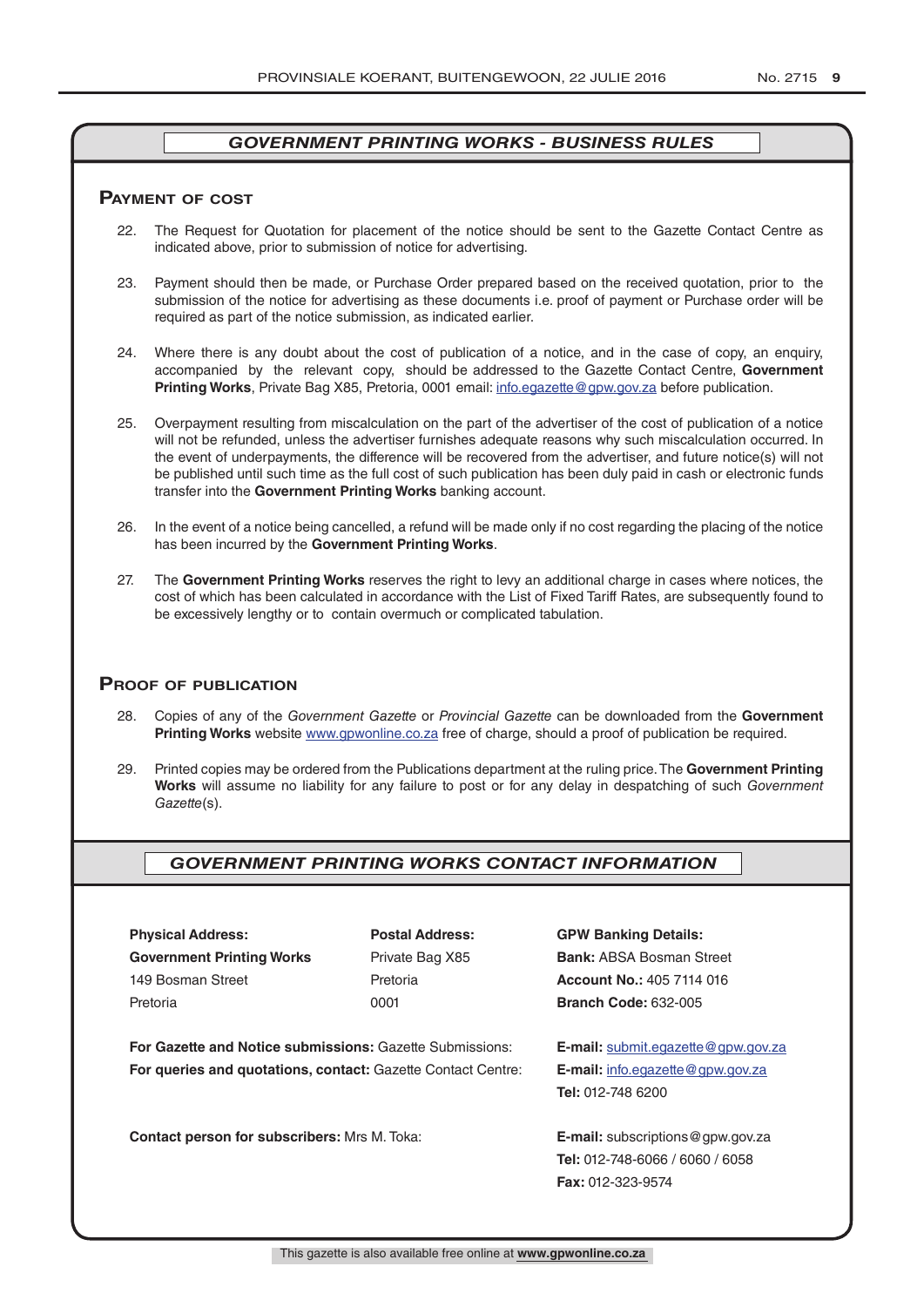#### **Form 2**

## General Notice

## **NOTICE 99 OF 2016**

#### **MPUMALANGA LIQUOR LICENSING ACT, 2006 (Act No. 5 of 2006)**

#### **Notice of applications for liquor licences in terms of section 35**

Notice is hereby given that the applicants specified in the Schedule hereto have given notice of their intention to lodge applications for the grant of new liquor licences to the Secretary, Regional Liquor Licensing Offices in respect of premises situated in the local committee area indicated in the Schedule.

Comments should be made in writing and be addressed to the municipality concerned and a copy to the applicant, to reach the said addresses within thirty (30) days of this application.

Invitation for public comments in applying for a Liquor Licence in terms of section 35(2)(a) of the Mpumalanga Liquor Licensing Act, 2006.

#### **SCHEDULE**

The undermentioned figures used in brackets in the Schedule, have the following meanings:

- (1) = Full name of applicant, ID Number of Applicant.
- (2) = Intended trading name.
- (3) = Notice given on behalf of: self *or* other juristic person/s.
- $(4)$  = Type of licence applied for.
- $(5)$  = Full address and location of the premises
- $(6)$  = Municipality address where comments must be submitted
- $(7)$  = Applicant address where comments must be submitted

## **FHI ANZENI**

#### **MBOMBELA LOCAL MUNICIPALITY**

- (1) I, **NTIMANE MBHUTI NDEBE,** ID No. 6605056095086, an adult male, hereby invites written public comments concerning the application for a Liquor Licence to the Mpumalanga Liquor Authority.
- (2) To trade under the name NDEBE'S TAVERN.
- (3) I make this application for myself.
- (4) The retail sale of liquor for consumption on and off the premises where the liquor is sold.
- (5) *Physical address:* STAND NO. 3661, MATSULU C, being an address in the Republic of South Africa and within the boundries of Mpumalanga Province. *Postal address:* P.O. 2091, MATSULU, 1203.
- (6) P.O. BOX 45, NELSPRUIT, 1200.
- (7) P.O. BOX 3661, MATSULU C.

#### **MBOMBELA LOCAL MUNICIPALITY**

- (1) I, **MANDLA MACBETH NCONGWANE,** ID No. 7701285429086, an adult male, hereby invites written public comments concerning the application for a Liquor Licence to the Mpumalanga Liquor Authority.
- (2) To trade under the name CARGO LOUNGE.
- (3) I make this application on behalf of the juristic person: CARGO LOUNGE (PTY) LTD. (Reg No. 2012/209122/07).
- (4) The retail sale of liquor in terms of a special liquor license for consumption on and off the premises where the liquor is sold.
- (5) *Physical address:* STAND NO 1387 KABOKWENI, NSIKAZI, MPUMALANGA, being an address in the Republic of South Africa and within the boundries of Mpumalanga Province. *Postal address:* P.O. BOX 1247 MBOMBELA, MPUMALANGA PROVINCE, 1200.
- (6) CIVIC CENTRE, 1 NEL STREET, MBOMBELA, 1200 MPUMALANGA PROVINCE.
- (7) 24 DRYSDALE STREET MBOMBELA, 1200.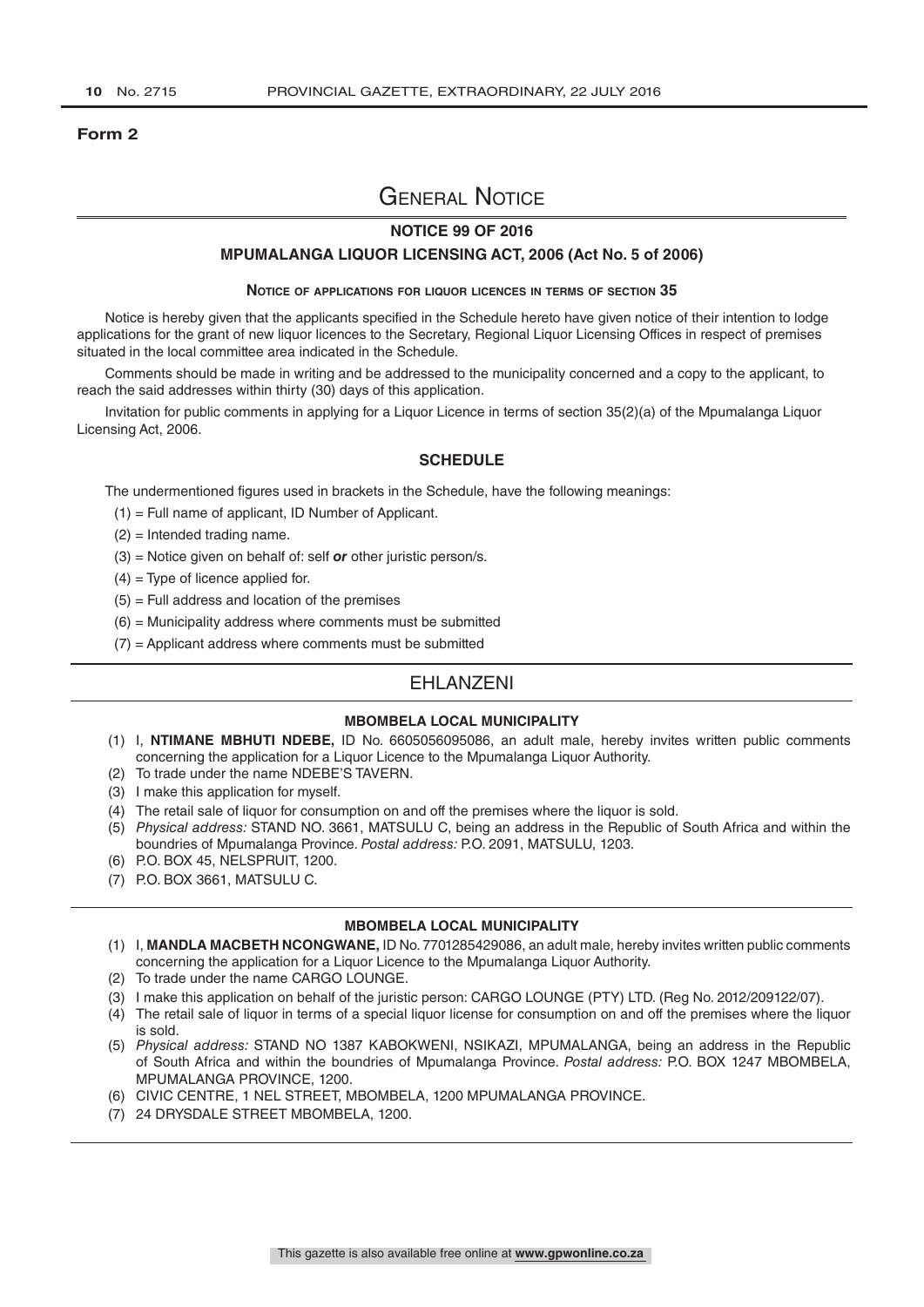#### **BUSHBUCKRIDGE LOCAL MUNICIPALITY**

- (1) I, **AKANI ARNOLD MASHABA,** ID No. 8503215529087, an adult male, hereby invites written public comments concerning the application for a Liquor Licence to the Mpumalanga Liquor Authority.
- (2) To trade under the name A AL LIQUORS.
- (3) I make this application for myself.
- (4) The retail sale of liquor for consumption on and off the premises where the liquor is sold.
- (5) *Physical address:* NO 111, ATHURSTONE TRUST, 1285, being an address in the Republic of South Africa and within the boundries of Mpumalanga Province. *Postal address:* P O BOX 207, MAFEMANE, 1285.
- (6) PRIVATE BAG X9308, BUSHBUCKRIDGE,1280.
- (7) NO 547, MARKET STREET, MAFEMANE, 1285.

## GERT SIBANDE

#### **MKHONDO LOCAL MUNICIPALITY**

- (1) I, **LIQUOR LICENCE SPECIALISTS; RIAAN VILJOEN,** ID No. 6404265020089, an adult male, hereby invites written public comments concerning the application for a Liquor Licence to the Mpumalanga Liquor Authority.
- (2) To trade under the name ROOTS LIQUOR STORE.
- (3) I make this application on behalf of the juristic person: ALLIGATE INVESTMENTS (PTY) LTD.. (Reg No. 2016/069337/07).
- (4) The retail sale of liquor for consumption off the premises where the liquor is sold.
- (5) *Physical address:* PORTION 100 (PTN OF PTN 1) PIET RETIEF TOWNSHIP AND TOWNLANDS NO. 149, REGISTRATION DIVISION H. T., MALL @ MFULA, SHOP NO. 6, CNR. BRAND STREET (R543) AND CHURCH STREET (N2) IN MKHONDO LOCAL MUNICIPALITY, being an address in the Republic of South Africa and within the boundries of Mpumalanga Province. *Postal address:* P O Box 3466, DALVIEW, 1544.
- (6) NO. 33 MARK & DE WET STREETS, MKHONDO..
- (7) 27 WITSTINKHOUT STREET, SONNEVELD ESTATE, BRAKPAN, 1541.

#### **LEKWA LOCAL MUNICIPALITY**

- (1) I, **LIQUOR LICENCE SPECIALISTS RIAAN VILJOEN,** ID No. 6404265020089, an adult male, hereby invites written public comments concerning the application for a Liquor Licence to the Mpumalanga Liquor Authority.
- (2) To trade under the name HENBASE ECO ESCAPE.
- (3) I make this application on behalf of the juristic person: HENBASE 3565(PTY) LTD.. (Reg No. 1997/013314/07).
- (4) The retail sale of liquor for consumption on the premises where the liquor is sold.
- (5) *Physical address:* HENBASE ECO ESCAPE, PORTION 19 OF FARM NO. 490 OF THE FARM VAALKOP, REGISTERATION DIVISION IS. MORGENSZON IN LEKWA LOCAL MUNICIPALITY., being an address in the Republic of South Africa and within the boundries of Mpumalanga Province. *Postal address:* P. O. BOX 3466, DALVIEW, 1544.
- (6) LEKWA LOCAL MUNICIPALITY SITUATED AT CNR. MBONANI MAYISELA AND DR. BEYERS NAUDE STREET, LEKWA LOCAL MUNICIPALITY (STANDERTON): 2430.
- (7) NO. 27 WITSTINKHOUT STREET, SONNEVELD ESTATE, BRAKPAN, 1541.

#### **PIXLEY KA SEME LOCAL MUNICIPALITY**

- (1) I, **Lodewyk Johannes Beukes,** ID No. 7103155005080, an adult male, hereby invites written public comments concerning the application for a Liquor Licence to the Mpumalanga Liquor Authority.
- (2) To trade under the name Huntessential Pub.
- (3) I make this application on behalf of the juristic person: Wetlands Country Retreat (Pty) Ltd. (Reg No. 2008/011285/07).
- (4) The retail sale of liquor for consumption on the premises where the liquor is sold.
- (5) *Physical address:* Portion 1 of Farm Oudehoutdraai Nr. 123, district Marthinus Wesselstroom, being an address in the Republic of South Africa and within the boundries of Mpumalanga Province. *Postal address:* PO Box 318, Wakkerstroom, 2480.
- (6) Private Bag X9011, Volksrust, 2470.
- (7) PO Box 318, Wakkerstroom, 2480.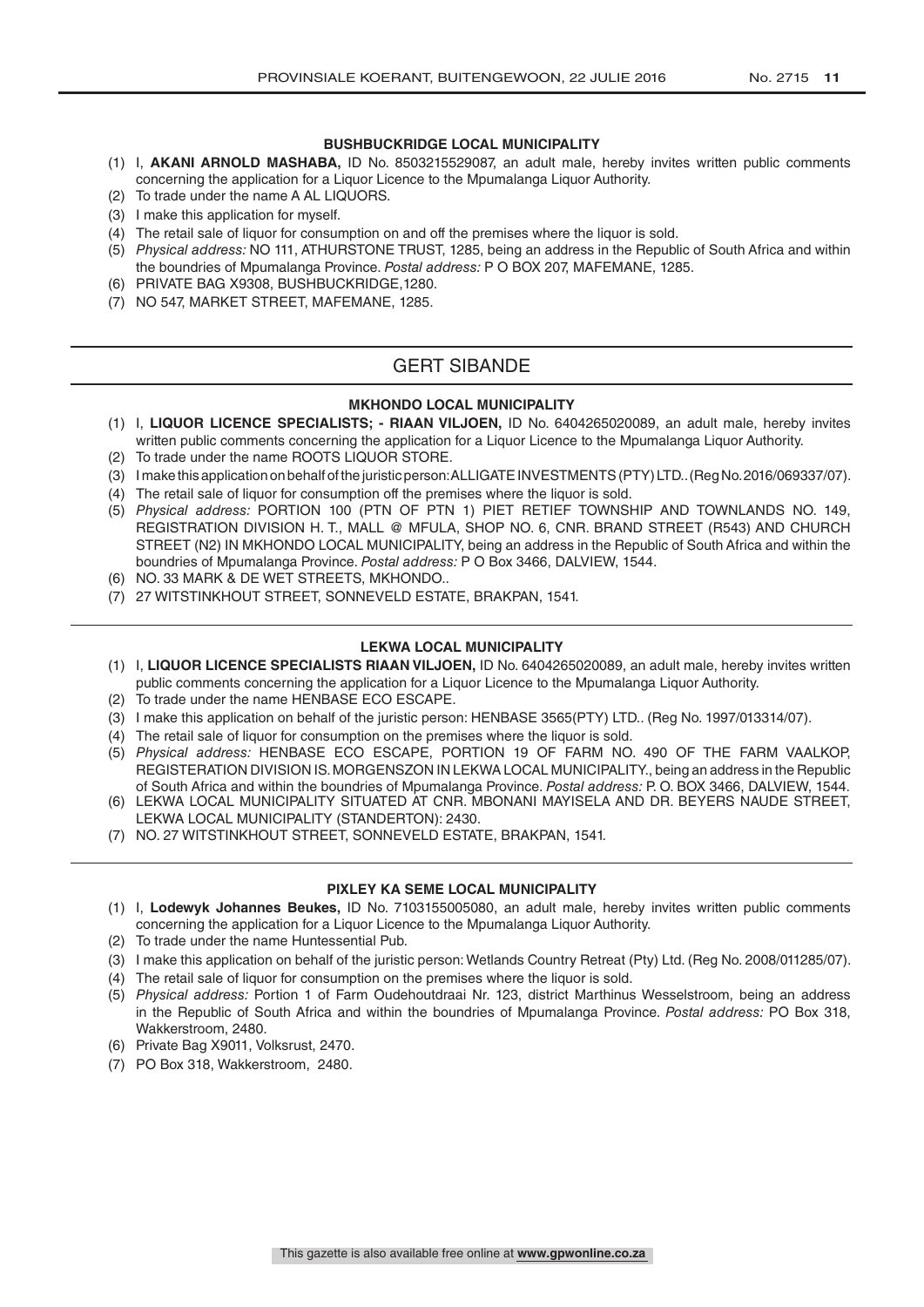## NKANGALA

#### **THEMBISILE HANI LOCAL MUNICIPALITY**

- (1) I, **Kleinbooi Mandla Masemola,** ID No. 6502025301085, an adult male, hereby invites written public comments concerning the application for a Liquor Licence to the Mpumalanga Liquor Authority.
- (2) To trade under the name Klinkies Liquor Store.
- (3) I make this application for myself.
- (4) The retail sale of liquor for consumption off the premises where the liquor is sold.
- (5) *Physical address:* Moloto north no Erf 5381 Block C Kwamhlanga 1022, being an address in the Republic of South Africa and within the boundries of Mpumalanga Province. *Postal address:* Moloto north no Erf 5381 Block C Kwamhlanga 1022.
- (6) Private Bag X 4041 Empumalanga 0458.
- (7) Moloto north no Erf 5381 Block C Kwamhlanga 1022.

#### **THEMBISILE HANI LOCAL MUNICIPALITY**

- (1) I, **Shiyazabo Simon Skhosana,** ID No. 7101095356084, an adult male, hereby invites written public comments concerning the application for a Liquor Licence to the Mpumalanga Liquor Authority.
- (2) To trade under the name SS Guesthouse.
- (3) I make this application for myself.
- (4) The retail sale of liquor for consumption on the premises where the liquor is sold.
- (5) *Physical address:* Mounteinview Stand no 346/7 Zone 2 Kwamhlanga, being an address in the Republic of South Africa and within the boundries of Mpumalanga Province. *Postal address:* P.O.Box 2132 Bronkhorstpruit 1020.
- (6) Private Bag X 4041 Empumalanga 0458.
- (7) Mountaeinview Stand no 346/7.

#### **VICTOR KHANYE LOCAL MUNICIPALITY**

- (1) I, **MR KAHALE JEREMIAH KABINDE,** ID No. 5810035284089, an adult male, hereby invites written public comments concerning the application for a Liquor Licence to the Mpumalanga Liquor Authority.
- (2) To trade under the name KALIS TAVERN.
- (3) I make this application for myself.
- (4) The retail sale of liquor for consumption on and off the premises where the liquor is sold.
- (5) *Physical address:* 2071 MASHABELA STREET, BOTLENG LOCATION, DELMAS, 2210, being an address in the Republic of South Africa and within the boundries of Mpumalanga Province. *Postal address:* P O BOX 4345 DELMAS.
- (6) P O BOX 6, DELMAS.
- (7) P O BOX 4345, DELMAS, 2210.

#### **EMALAHLENI LOCAL MUNICIPALITY**

- (1) I, **Kalpesh Thakordas Dajee,** ID No. 750831 5083 084, an adult male, hereby invites written public comments concerning the application for a Liquor Licence to the Mpumalanga Liquor Authority.
- (2) To trade under the name Eastdene Liquors.
- (3) I make this application on behalf of the juristic person: Diamond Lounge CC. (Reg No. 2010/169870/23).
- (4) The retail sale of liquor for consumption off the premises where the liquor is sold.
- (5) *Physical address:* No. 3 Van Der Byl Street, Meyerbank, Witbank, situated on Portion 2 of Erf 953, Witbank Extension 6, being an address in the Republic of South Africa and within the boundries of Mpumalanga Province. *Postal address:*  P.O. Box 4152, Middelburg, 1050.
- (6) Civic Centre, Mandela Street, Emalahleni (Witbank), 1035.
- (7) P.O. Box 11230, Queenswood, 0121 or Paula@dynamicliq.co.za.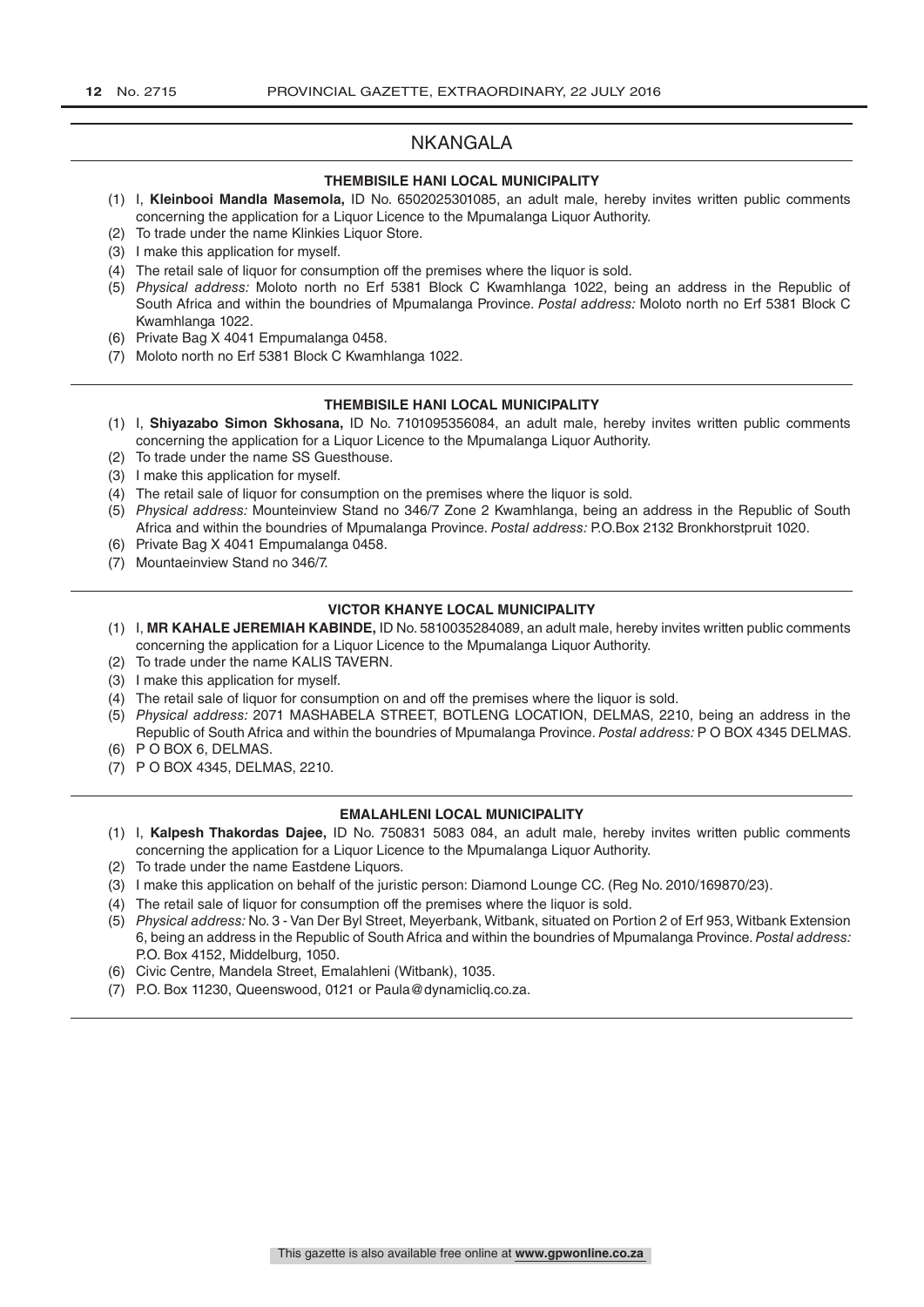### **THEMBISILE HANI LOCAL MUNICIPALITY**

- (1) I, **Mahlangu Krikie Sizane,** ID No. 9610045146088, an adult male, hereby invites written public comments concerning the application for a Liquor Licence to the Mpumalanga Liquor Authority.
- (2) To trade under the name Mabhoko Tavern.
- (3) I make this application for myself.
- (4) The retail sale of liquor for consumption on the premises where the liquor is sold.
- (5) *Physical address:* Stand No 2193 Sun City "AA" Kwamhlanga 1022. Being on address in the republic of South Africa and within the border of Mpumalanga, being an address in the Republic of South Africa and within the boundries of Mpumalanga Province. *Postal address:* Stand No 2193 Sun City "AA" Kwamhlanga 1022.
- (6) Private Bag X 4041 Empumalanga 0458.
- (7) Stand No 2193 Sun City "AA" Kwamhlanga 1022.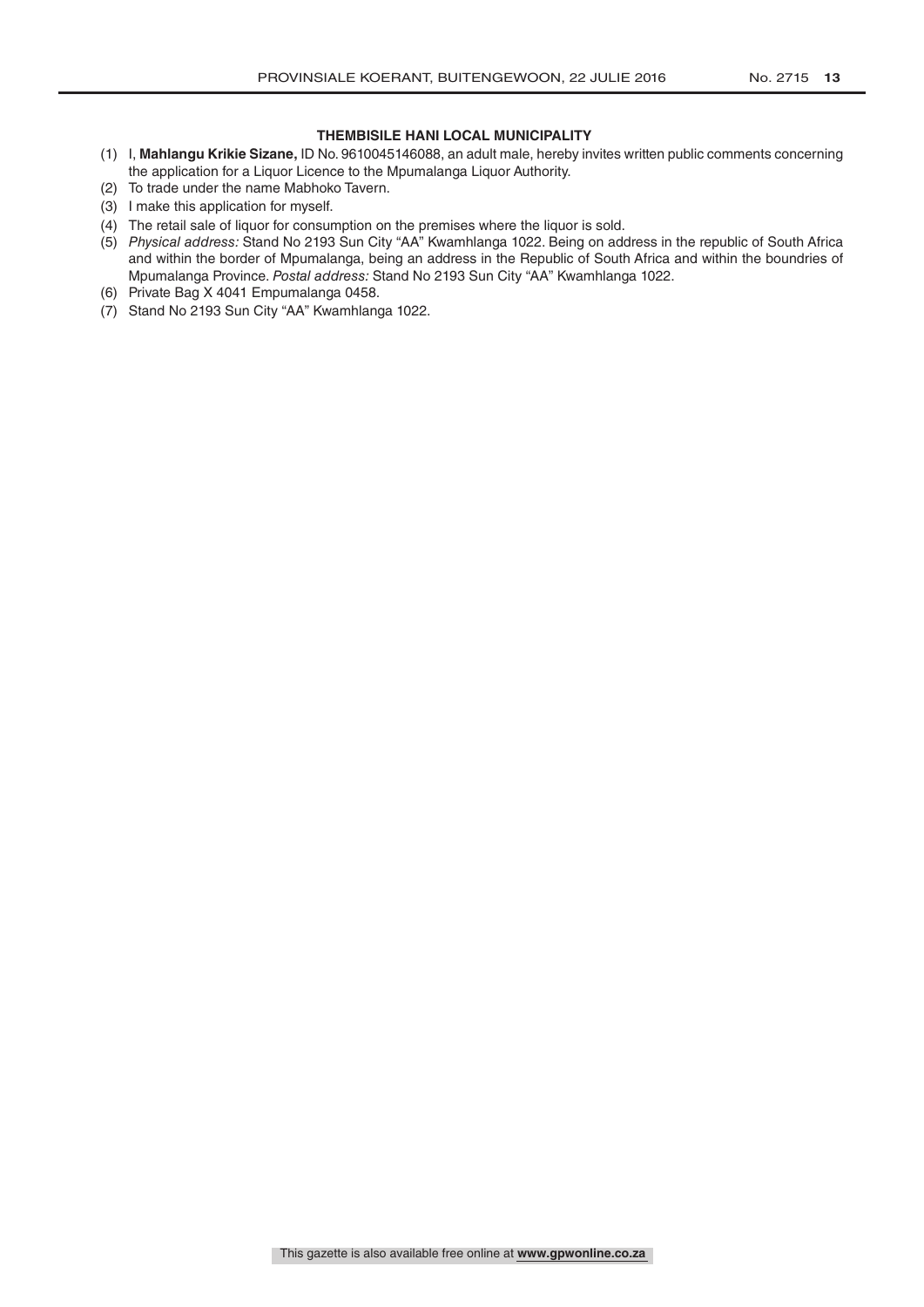#### **Form 10**

## General Notice

## **NOTICE 100 OF 2016**

#### **MPUMALANGA LIQUOR LICENSING ACT, 2006 (Act No. 5 of 2006)**

#### **Notice of applications for transfer of liquor licences in terms of section 43**

Notice is hereby given that the applicants specified in the Schedule hereto have given notice of their intention to lodge applications for the transfer of existing liquor licences to the Secretary, Regional Liquor Licensing Offices in respect of premises situated in the local committee area indicated in the Schedule.

Comments should be made in writing and be addressed to the municipality concerned and a copy to the applicant, to reach the said addresses within thirty (30) days of this publication.

Invitation for public comments in respect of a Liquor Licence in terms of section 43 of the Mpumalanga Liquor Licensing Act, 2006.

#### **SCHEDULE**

The undermentioned figures used in brackets in the Schedule, have the following meanings:

- (1) = Full name of applicant, ID Number of Applicant.
- (2) = Existing liquor licence number to be transfered.
- $(3)$  = Intended trading name.
- (4) = Notice given on behalf of: self *or* other juristic person/s.
- $(5)$  = Type of licence applied for.
- $(6)$  = Full address and location of the premises
- $(7)$  = Municipality address where comments must be submitted
- $(8)$  = Applicant address where comments must be submitted

## NKANGALA

#### **THEMBISILE HANI LOCAL MUNICIPALITY**

- (1) I, **Fani Jabulani Mnguni,** ID No. 7204125580085, an adult male, hereby invites written public comments concerning the application for transfer of an existing Liquor Licence to the Mpumalanga Liquor Authority.
- (2) Liquor Licence Number MPU/029377.
- (3) Trading under the name Jabu's Tavern.
- (4) I make this application for myself.
- (5) The retail sale of liquor for consumption on the premises where the liquor is sold.
- (6) *Physical address:* Vezubuhle Stand No 569 Kwamhlanga 1022, being an address in the Republic of South Africa and within the boundries of Mpumalanga Province. *Postal address:* Vezubuhle Stand No 569 Kwamhlanga 1022.
- (7) Private Bag x 4041 Empumalanga 0458.
- (8) Vezubuhle Stand No 569 Kwamhlanga 1022.

#### **DR JS MOROKA LOCAL MUNICIPALITY**

- (1) I, **WILSON Lettie Ditlhoriso,** ID No. 8003120743089, an adult female, hereby invites written public comments concerning the application for transfer of an existing Liquor Licence to the Mpumalanga Liquor Authority.
- (2) Liquor Licence Number MPU022237.
- (3) Trading under the name Tile Bar Lounge.
- (4) I make this application for myself.
- (5) The retail sale of liquor for consumption on and off the premises where the liquor is sold.
- (6) *Physical address:* Stand No 1703, Maharing, Vaalbank, being an address in the Republic of South Africa and within the boundries of Mpumalanga Province. *Postal address:* C/O PO Box 1618, Groblersdal, 0470.
- (7) 2601/3 Bongimfundo Street, Siyabuswa.
- (8) Loskop Liquor Licence Consultants, 5 Kruger Street Groblersdal 0470.